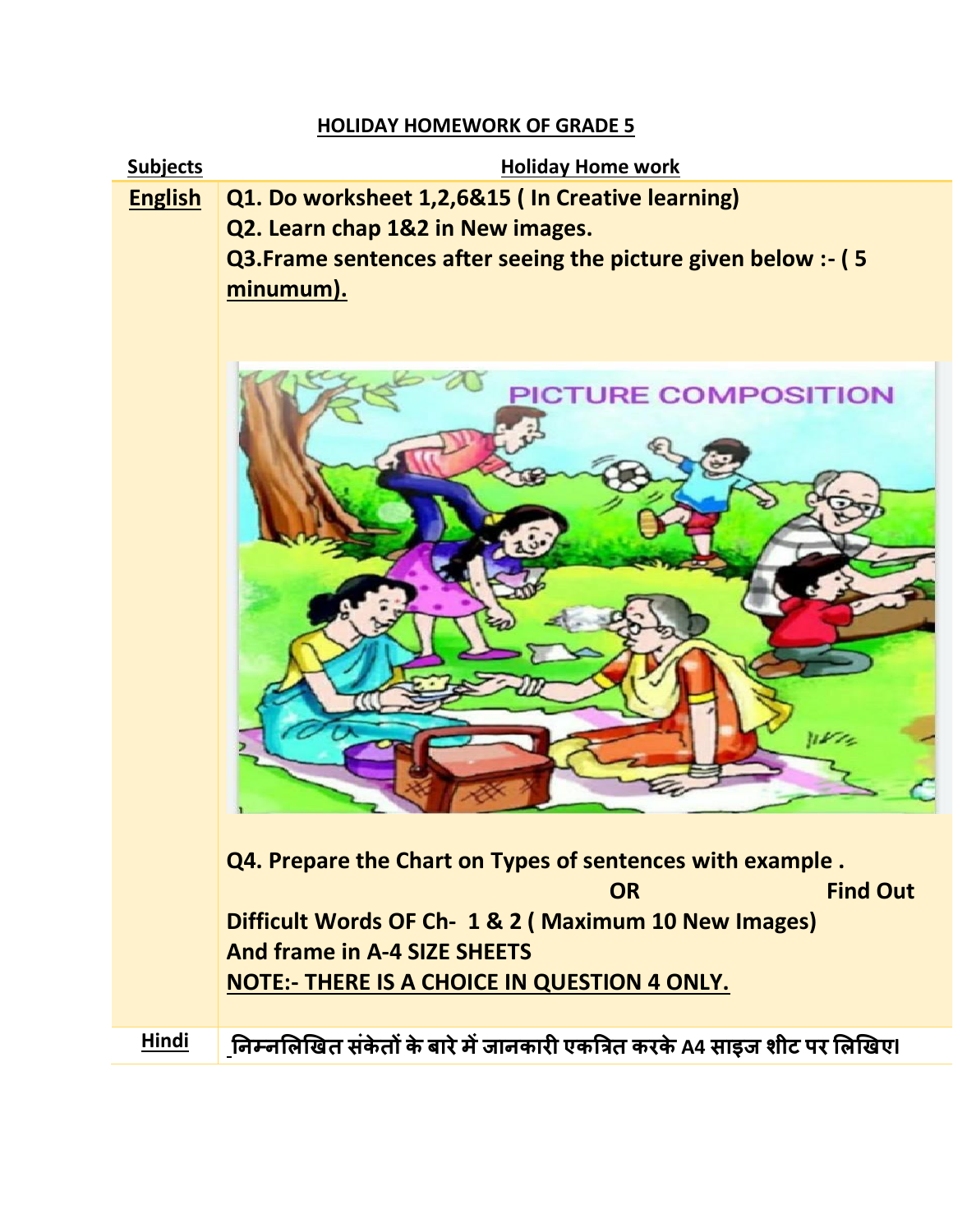



| <b>Maths</b>   | Draw a calculator on chart paper and revision all the work done in the class. |
|----------------|-------------------------------------------------------------------------------|
| <b>Science</b> | 1. Draw a diagram on reproduction in plants and label it on sheet of          |
|                | paper.                                                                        |
|                | 2. Draw a diagram of seed germination and label it on sheet of paper. *NOTE - |
|                | A4 size sheet                                                                 |
| <b>Social</b>  | • Make a project file on chapter 4 temperature zones of the world             |
| study          | • . Draw a map that show the direction from your house to all the way to your |
|                | school on A4 sheet( With the help of landmark)                                |
| Computer       | Write a story on the nature of a computer as a non-living emotionless,        |
|                | efficient machine.                                                            |
| <b>G.k.</b>    | Complete the work Lesson 9 to 13 Page no.-15 to 21                            |
| Art            | <b>Art holiday homework</b>                                                   |
|                | Do all art holiday homework in, art file only.                                |